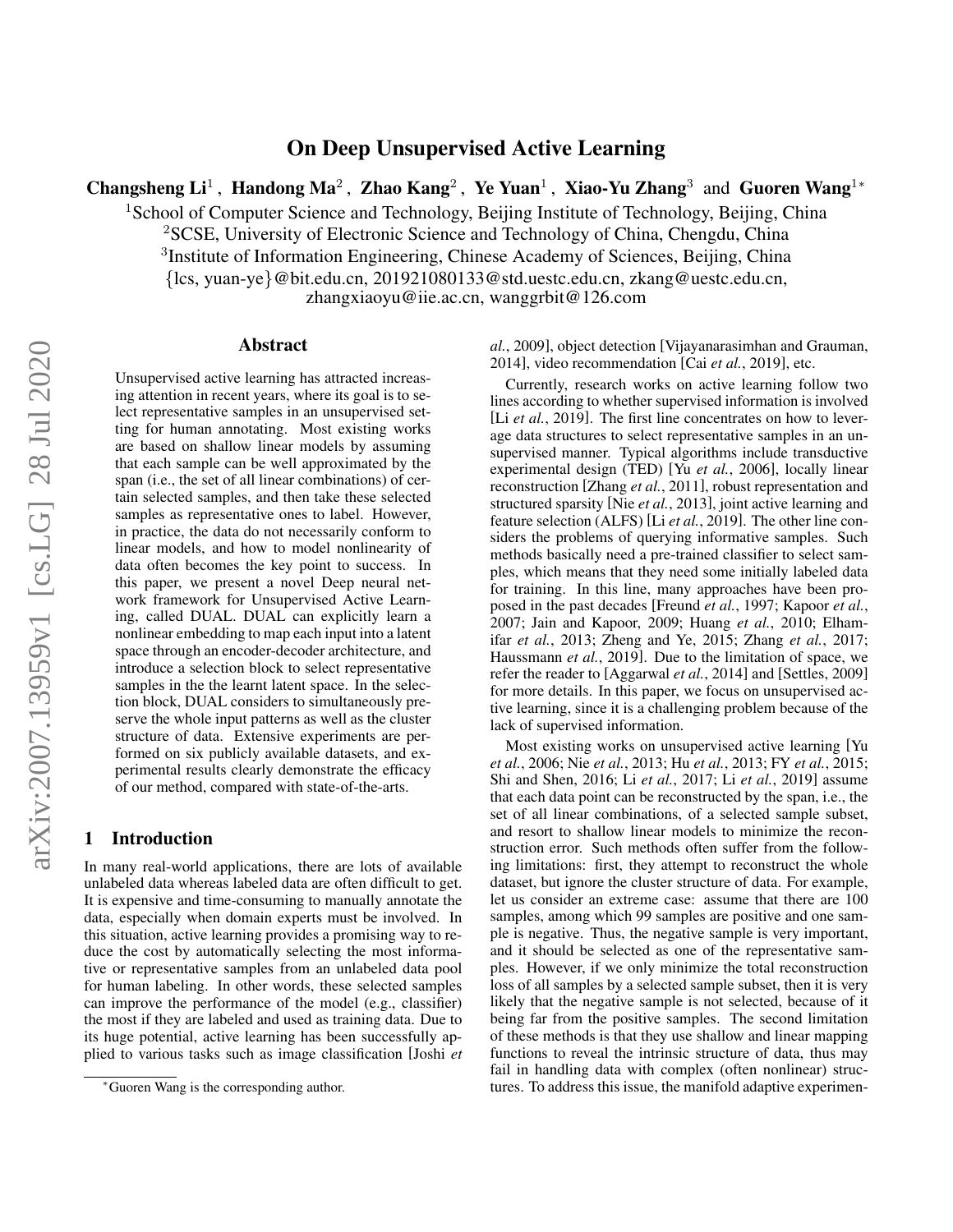tal design (MAED) algorithm [\[Cai and He, 2011\]](#page-6-21) attempts to learn the representation in a manifold adaptive kernel space obtained by incorporating the manifold structure into the reproducing kernel Hilbert space (RKHS). As we know, kernel based methods heavily depend on the choice of kernel functions, while it is difficult to find an optimal or even suitable kernel function in real-world applications.

To overcome the above limitations, in this paper, we propose a novel unsupervised active learning framework based on a deep learning model, called Deep Unsupervised Active Learning (DUAL). DUAL takes advantage of an encoderdecoder model to explicitly learn a nonlinear latent space, where DUAL can perform sample selection by introducing a *selection* block at the junction between the encoder and the decoder. In the selection block, we attempt to simultaneously reconstruct the whole dataset and the cluster centroids of the data. Since the selection block is differentiable, DUAL is an end-to-end trainable framework. To the best of our knowledge, our approach constitutes the first attempt to select representative samples based on a deep neural network in an unsupervised setting. Compared with existing unsupervised active learning approaches, our method significantly differs from them in the following aspects:

- DUAL directly learns a nonlinear representation by a multi-layer neural network, which offers stronger ability to discover nonlinear structures of data.
- In contrast to kernel-based approaches, DUAL can provide explicit transformations, avoiding subjectively choosing the kernel function in advance.
- Not only can DUAL model the whole input patterns by the selected representative samples, but also it can preserve cluster structures of data well.

We extensively evaluate our method on six publicly available datasets. The experimental results show our DUAL outperforms the related state-of-the-art methods.

## 2 Related Work

As mentioned above, we focus on the studies on unsupervised active learning. In this section, we briefly review some algorithms devoted to unsupervised active learning and some related works to this topic.

#### 2.1 Unsupervised Active Learning

Among existing unsupervised active learning methods, the most representative one is the transductive experimental design (TED) [Yu *et al.*[, 2006\]](#page-6-4), where its goal is to select samples that can best represent the dataset using a linear representation. Thus, TED proposes an objective function as:

$$
\min_{\mathbf{Z}, \mathbf{S}} \sum_{i=1}^{n} (||\mathbf{x}_i - \mathbf{Z} \mathbf{s}_i||_2^2 + \alpha ||\mathbf{s}_i||_2^2)
$$
  
s.t. 
$$
\mathbf{S} = [\mathbf{s}_1, ..., \mathbf{s}_n] \in \mathbb{R}^{m \times n}, \mathbf{Z} = [\mathbf{z}_1, ..., \mathbf{z}_m] \subset \mathbf{X}, \quad (1)
$$

where  $X = [\mathbf{x}_1, ..., \mathbf{x}_n] \in \mathbb{R}^{d \times n}$  denotes the data matrix, where  $d$  is the dimension of samples and  $n$  is the number of samples.  $\mathbf{Z} \subset \mathbf{X}$  denotes the selected sample subset, and S is the reconstruction coefficient matrix.  $\alpha$  is a tradeoff parameter to control the amount of shrinkage.  $|| \cdot ||_2$  denotes the  $l_2$ -norm of a vector.

Following TED, more unsupervised active learning methods have been proposed in recent years. Inspired by the idea of Locally Linear Embedding (LLE) [\[Roweis and Saul,](#page-6-22) [2000\]](#page-6-22), [Zhang *et al.*[, 2011\]](#page-6-5) propose to represent each sample by a linear combination of its neighbors, with the purpose of preserving the intrinsic local structure of data. Similarly, ALNR also incorporates the neighborhood relation into the sample selection process, where the nearest neighbors are expected to have stronger effect on the reconstruction of samples [Hu *et al.*[, 2013\]](#page-6-17). [Nie *et al.*[, 2013\]](#page-6-6) extend TED to a convex formulation by introducing a structured sparsityinducing norm, and take advantage of a robust sparse representation loss function to suppress outliers. [\[Shi and Shen,](#page-6-19) [2016\]](#page-6-19) extend convex TED to a diversity version for selecting complementary samples. More recently, ALFS [Li *[et al.](#page-6-3)*, [2019\]](#page-6-3) study the coupling effect on unsupervised active learning and feature selection, and perform them jointly via the CUR matrix decomposition [\[Mahoney and Drineas, 2009\]](#page-6-23). The above methods are linear models, which cannot model nonlinear structures of data in many read-world scenarios. Thus, [\[Cai and He, 2011\]](#page-6-21) propose a kernel-based method to perform nonlinear sample selection in a manifold adaptive kernel space. However, how to choose appropriate kernel functions for kernel-based methods is usually unclear in practice.

Unlike these approaches, our method explicitly learns a nonlinear embedding by a deep neural network architecture, so that the nonlinear structures of data can be discovered in the latent space, and thus a better representative sample subset can be obtained.

## 2.2 Matrix Column Subset Selection

Unsupervised active learning is related to one popular mathematical problem: matrix column subset selection (MCSS) [\[Chan, 1987\]](#page-6-24). The MCSS problem aims to select a subset of columns from an input matrix, such that the selected columns can capture as much of the input as possible. More precisely, it attempts to select  $m$  columns of  $X$  to form a new matrix  $\mathbf{Z} \in \mathbb{R}^{d \times m}$  that minimizes the following residual:

$$
\min_{\mathbf{Z}, \mathbf{C}} ||\mathbf{X} - \mathbf{Z} \mathbf{C}||_{\varepsilon} = ||\mathbf{X} - \mathbf{Z} \mathbf{Z}^{\dagger} \mathbf{X}||_{\varepsilon}
$$

where  $Z^{\dagger}$  is the Moore-Penrose pseudoinverse of Z.  $ZZ^{\dagger}$ denotes the projection onto the m-dimensional space spanned by the columns of **Z**.  $\varepsilon = 2$  or F denotes the spectral norm or Frobenius norm.

Different from our method, MCSS still attempts to reconstruct the input based on a linear combination of the selected columns, which cannot model the nonlinearity of data.

## 3 Deep Unsupervised Active Learning

In this section, we will elaborate the details of the proposed DUAL model for unsupervised active learning. As shown in Figure [1,](#page-2-0) DUAL mainly consists of the following three blocks: an encoder block and a decoder block are used to learn a nonlinear representation, and a selection block at the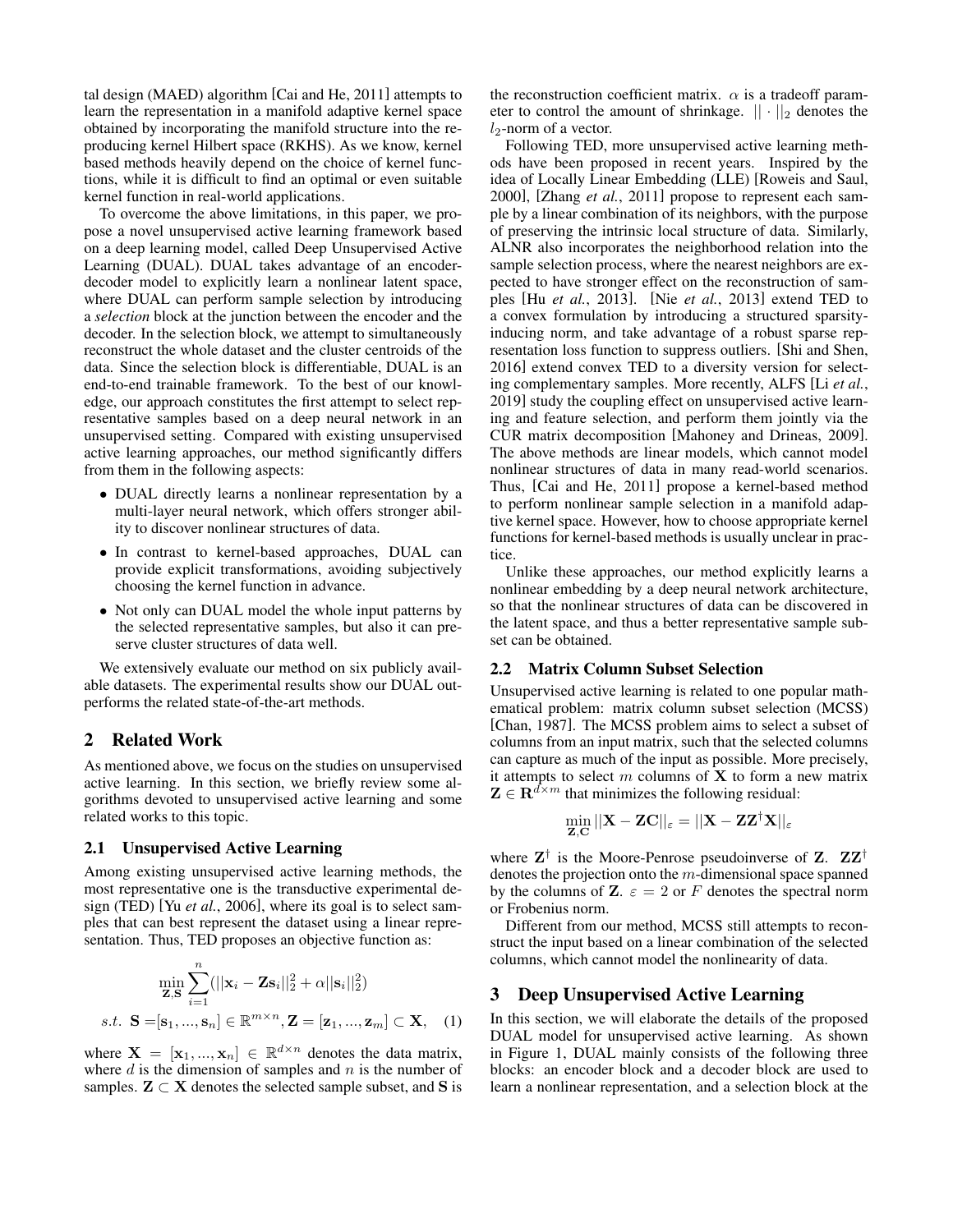<span id="page-2-0"></span>

Figure 1: Illustration of the overall architecture. DUAL consists of an encoder block, a selection block and a decoder block. In particular, the encoder and decoder blocks are used to learn a nonlinear representation. The selection block consists of two branches, where each is made up of one fully connected layer without bias and nonlinear activation functions. The top branch attempts to capture as much of the latent representation  $\Phi(\mathbf{X})$  as possible, while the bottom one aims to approximate the K cluster centroids well. The dash line in the fully connected layer of the selection block denotes that the sample in the left side has no contribution to the reconstruction of the corresponding sample in the right side, i.e., its weight in Q or P is equal to zero.

junction between the encoder and the decoder used for selecting samples. Before explaining how DUAL is specifically designed for these parts, we first give our problem setting.

## 3.1 Problem Setting

Let  $X = [x_1, ..., x_n] \in \mathbb{R}^{d \times n}$  denote a data matrix, where  $d$  and  $n$  are the feature dimension and the number of training data, respectively. Our goal is to learn a nonlinear transformation  $\Phi$  to map input **X** to a new latent representation  $\Phi(\mathbf{X})$ , and then select m samples expected to not only approximate the latent representation  $\Phi(\mathbf{X})$  well but also preserve the cluster structure of the training data. This problem is quite challenging, since solving it exactly is a hard combinatorial optimization problem (NP-hard). After obtaining a sample subset based on our method DUAL, a prediction model (e.g., a SVM classifier for classification ) will be trained by labeling the selected m samples and using  $\Phi(\cdot)$  as their new feature representations.

### 3.2 Encoder Block

In order to learn the nonlinear mapping  $\Phi$ , we utilize a deep neural network to map each input to a latent space. Since we have no access to the labeled data, we adopt an encoderdecoder architecture because of its effectiveness for unsupervised learning. Our encoder block consists of  $L + 1$  layers for performing L nonlinear transformations as the desired  $\Phi$ (The detail of the decoder block is introduced in Section [3.4\)](#page-3-0). For easy of presentation, we first provide the definition of the output of each layer in the encoder block:

$$
\mathbf{h}_{i}^{(l)} = \sigma(\mathbf{W}_{e}^{(l)}\mathbf{h}_{i}^{(l-1)} + \mathbf{b}_{e}^{(l)}), l = 1, ..., L,
$$
 (2)

where  $\mathbf{h}_i^{(0)} = \mathbf{x}_i, i = 1, \cdots, n$ , denotes the original training data **X** as the input of the encoder block.  $\mathbf{W}_e^{(l)}$  and  $\mathbf{b}_e^{(l)}$  are the weights and bias associated with the  $l$ -th hidden layer, respectively.  $\sigma(\cdot)$  is a nonlinear activation function. Then, we can define our latent representation  $\Phi(X)$  as:

$$
\Phi(\mathbf{X}) = \mathbf{H}^{(L)} = [\mathbf{h}_1^{(L)}, \cdots, \mathbf{h}_n^{(L)}] \in \mathbb{R}^{d' \times n}
$$
 (3)

where  $d'$  denotes the dimension of our latent representation.

#### 3.3 Selection Block

As discussed above, we aim to seek a sample subset which can better capture the whole input patterns and simultaneously preserve the cluster structure of data. To this end, we introduce a selection block at the junction between the encoder and the decoder, as shown in Figure [1.](#page-2-0) In Figure [1,](#page-2-0) the selection block consists of two branches, of which each is composed of one fully connected layer but without bias and nonlinear activation functions. The top branch is used to select a sample subset to approximate all samples in the latent space. The bottom one aims to reconstruct the cluster centroids, such that the cluster structure can be well preserved. Next, we will introduce the two branches in detail.

Top branch: In order to best approximate all samples, we present to minimize the following loss function:

<span id="page-2-1"></span>
$$
\mathcal{L}_a = \sum_{i=1}^n (||\Phi(\mathbf{x}_i) - \Phi(\mathbf{Y})\mathbf{q}_i||_\ell^2 + \gamma ||\mathbf{q}_i||_1)
$$
(4)  
s.t.  $\Phi(\mathbf{Y}) = [\Phi(\mathbf{y}_1), \dots, \Phi(\mathbf{y}_m)] \in \mathbb{R}^{d' \times m}$ 

where  $\Phi(Y) \subset \Phi(X)$  denotes the selected m samples, and  $\mathbf{q}_i \in \mathbb{R}^m$  is the reconstruction coefficients for sample  $\Phi(\mathbf{x}_i)$ .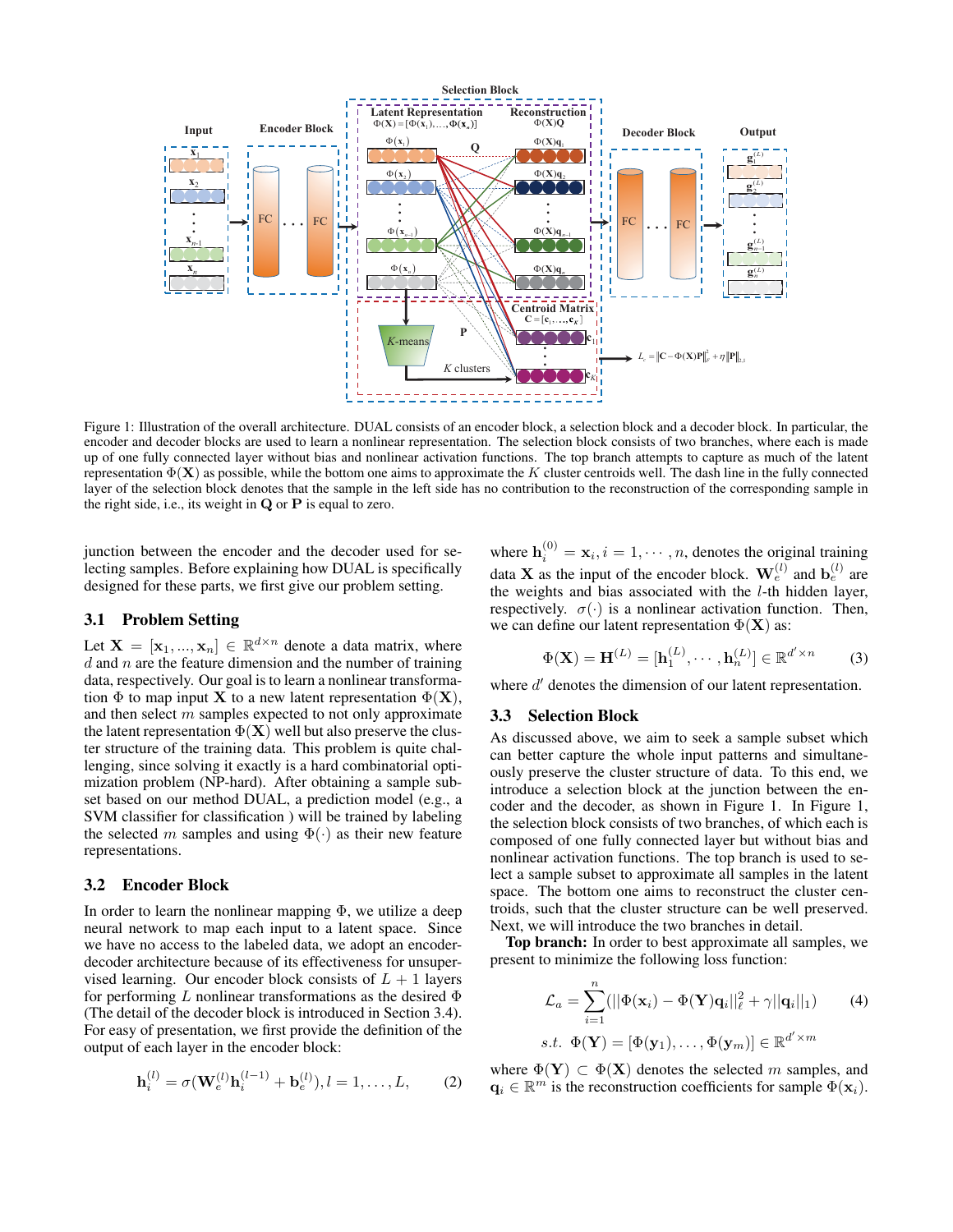$||\cdot||_1$  denotes the  $l_1$ -norm of a vector.  $||\cdot||_\ell$  denotes the  $\ell$ -norm of a vector, indicating certain loss measuring strategy. In this paper, we use a common norm, the  $l_2$ -norm, for simplicity.  $\gamma \geq 0$  is a tradeoff parameter.

The first term in Eq.  $(4)$  aims to pick out m samples to reconstruct the whole dataset in the latent space, while the second term is a regularization term to enforce the coefficient sparse. Unfortunately, there is not an easy solution to [\(4\)](#page-2-1), as it is a combinatorial optimization. Inspired by [Li *et al.*[, 2019\]](#page-6-3), we relax [\(4\)](#page-2-1) to a convex optimization problem, and write it into a matrix format as

$$
\min_{\mathbf{Q} \in \mathbb{R}^{n \times n}} \mathcal{L}_a = ||\Phi(\mathbf{X}) - \Phi(\mathbf{X})\mathbf{Q}||_F^2 + \gamma ||\mathbf{Q}||_{2,1}
$$
  
s.t.  $||diag(\mathbf{Q})||_1 = 0$  (5)

where  $|| \cdot ||_{2,1}$  denotes the  $l_{2,1}$ -norm of a matrix, defined as sum of the  $l_2$ -norms of row vectors. The constraint condition ensures the diagonal elements of Q equal to zeros, avoiding the degenerated solution. To minimize [\(5\)](#page-3-1), we utilize the fact that,  $\mathbf{Q} = [\mathbf{q}_1, \dots, \mathbf{q}_n]$  can be thought of the parameters of a fully connected layer without bias and nonlinear activations, such that  $\Phi$  and  $\mathbf Q$  can be solved jointly through a standard backpropagation procedure.

Bottom branch: In the top branch, the selected samples can approximate the whole dataset well, while it might fail to preserve the cluster structure of data. To solve this problem, we first utilize a clustering algorithm to cluster the data into some clusters in the latent space, and then select a sample subset to best approximate the obtained cluster centroids.

Specifically, given the latent representation  $\Phi(X)$ , we can obtain  $K$  clusters based on a clustering algorithm,  $K$ -means used in this paper. Then, we denote the cluster centroid matrix C as

$$
\mathbf{C} = [\mathbf{c}_1, \mathbf{c}_2, \dots, \mathbf{c}_K] \in \mathbb{R}^{d' \times K}
$$
 (6)

where  $c_k$  denotes the k-th cluster centroid, and K is the number of clusters.

In order to preserve the cluster structure, we minimize the following loss function:

$$
\mathcal{L}_c = ||\mathbf{C} - \Phi(\mathbf{X})\mathbf{P}||_F^2 + \eta ||\mathbf{P}||_{2,1} \tag{7}
$$

where **P** is the coefficient matrix for reconstructing C.  $\eta \ge 0$ is a tradeoff parameter. Similarly, P can also be thought of the parameters of a fully connected layer without bias and nonlinear activation functions, and thus can be optimized jointly with Φ.

### <span id="page-3-0"></span>3.4 Decoder Block

As aforementioned, since we have no access to the label information, we attempt to recover each input by a decoder block, to guide the learning of the latent representation. In other words, each input actually plays the role of a supervisor. Similar to the encoder block, our decoder block also consists of  $L+1$  layers for performing L nonlinear transformations. The output of each layer in the decoder block can be defined as:

$$
\mathbf{g}_i^{(l)} = \sigma(\mathbf{W}_d^{(l)} \mathbf{g}_i^{(l-1)} + \mathbf{b}_d^{(l)}), l = 1, ..., L,
$$
 (8)

where  $\mathbf{g}_i^{(0)} = \Phi(\mathbf{X}) \mathbf{q}_i$  means that the output of the selection block is used as the input of the decoder block.  $\mathbf{W}_d^{(l)}$  and  $\mathbf{b}_d^{(l)}$ d

are the weights and bias associated with the l-th hidden layer in the decoder block, respectively.

Then, the reconstruction loss function is defined as:

<span id="page-3-3"></span>
$$
\mathcal{L}_r = \sum_{i=1}^n ||\mathbf{x}_i - \mathbf{g}_i^{(L)}||_2^2 = ||\mathbf{X} - \mathbf{G}^{(L)}||_F^2, \qquad (9)
$$

where  $\mathbf{g}_i^{(L)}$  denotes the output of the decoder to the input  $\mathbf{x}_i$ , where  $\mathbf{g}_i$  denotes the output of the decoder to the input<br>and  $\mathbf{G}^{(L)}$  is expressed by  $\mathbf{G}^{(L)} = [\mathbf{g}_1^{(L)}, \mathbf{g}_2^{(L)}, \dots, \mathbf{g}_n^{(L)}]$ .

## 3.5 Overall Model and Training

<span id="page-3-1"></span>After introducing all the building blocks of this work, we now give the final training objective and explain how to jointly optimize it. Based on the Eq. [\(5\)](#page-3-1), [\(7\)](#page-3-2), and [\(9\)](#page-3-3), the final loss function is defined as:

<span id="page-3-4"></span>
$$
\min \mathcal{L} = \mathcal{L}_r + \alpha \mathcal{L}_a + \beta \mathcal{L}_c \tag{10}
$$

where  $\alpha$  and  $\beta$  are two positive tradeoff parameters.

In [\(10\)](#page-3-4), there are three reconstruction loss terms. The first term denotes the reconstruction loss of the encoder-decoder model in Eq. [\(9\)](#page-3-3). The second term corresponds to input patterns reconstruction loss in Eq. [\(5\)](#page-3-1). The last term is the cluster centroids reconstruction loss as shown in Eq. [\(7\)](#page-3-2).

To solve [\(10\)](#page-3-4), we present a three-stage training strategy which is an end-to-end trainable fashion. Firstly, we pre-train the encoder and decoder block in the beginning without considering the selection block. After that, we utilize the output of the encoder block as the latent representation to perform  $K$ -means, and regard the obtained  $K$  cluster centroids as the centroid matrix C for subsequent sample selection. Lastly, we use the pre-trained parameters to initialize the encoder and decoder blocks, and load all data into a batch to optimize the whole network, i.e., minimizing the loss [\(10\)](#page-3-4). Throughout the experiment, we use three fully connected layers in the encoder and decoder blocks, respectively. The rectified linear unit (ReLU) is used as the non-linear activation function. In addition, we use Adam [\[Kingma and Ba, 2014\]](#page-6-25) as the optimizer, where the learning rate is set to  $1.0 \times 10^{-4}$ .

<span id="page-3-2"></span>Once the model is trained, we can obtain two reconstruction coefficient matrices Q and P. We then use a simple strategy to select the most representative samples based on Q and **P**. Specifically, we calculate the  $l_2$ -norm of the rows of **Q**. and P respectively, and obtain two corresponding vectors  $\hat{q}$ and  $\hat{p}$ . After that, we normalize  $\hat{q}$  and  $\hat{p}$  to the range of [0,1]. Finally, we can sort all the samples by adding normalized  $\hat{q}$ to normalized  $\hat{p}$  in descending order, and select the top m samples as the most representative ones.

## 4 Experiments

To verify the effectiveness of our method DUAL, we perform the experiments on six publicly available datasets which are widely used for active learning [\[Baram](#page-6-26) *et al.*, 2004]. The details of these datasets are summarized in Table  $1<sup>1</sup>$  $1<sup>1</sup>$ .

<span id="page-3-5"></span><sup>&</sup>lt;sup>1</sup> These datasets are downloaded from the UCI Machine Learning Repository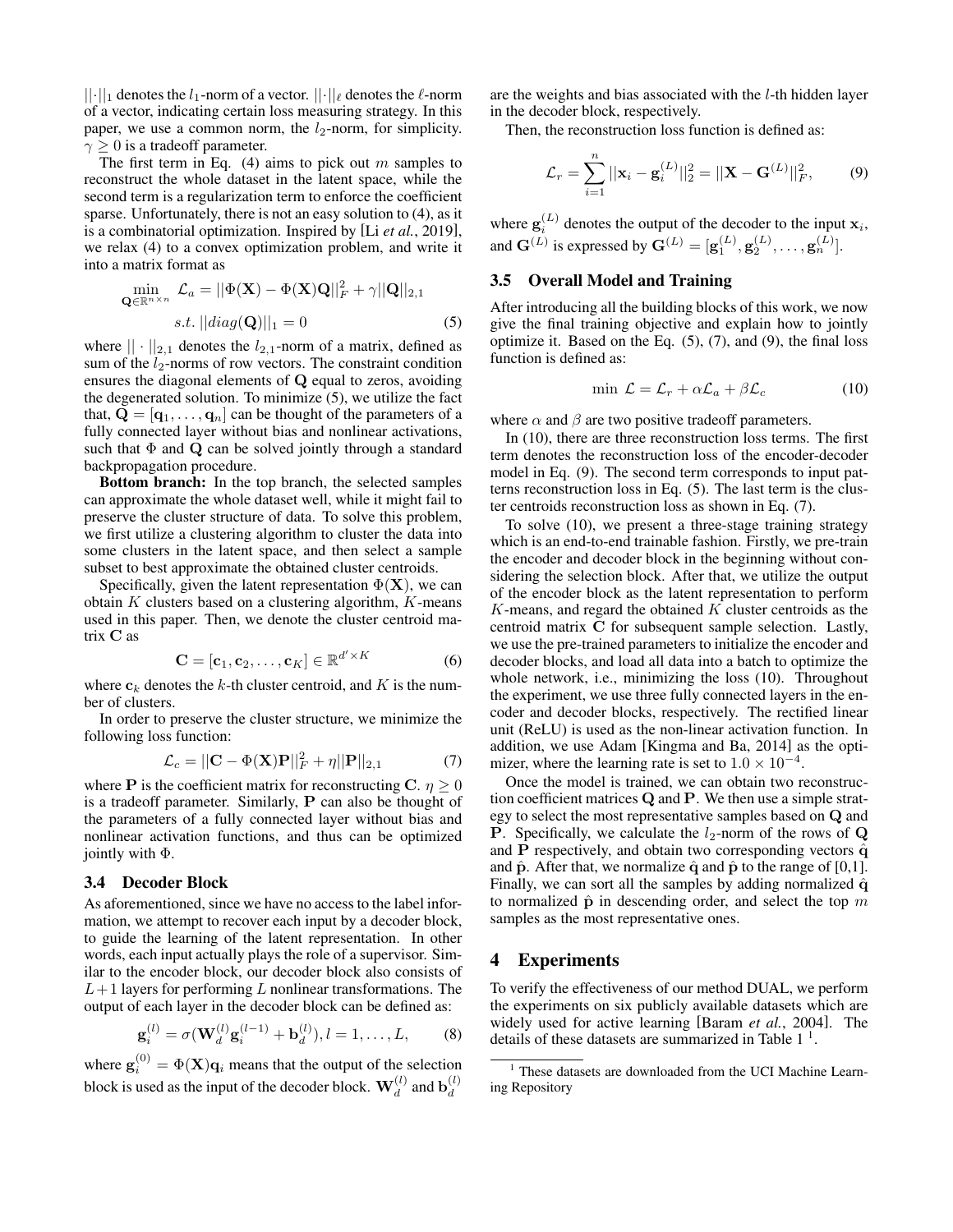<span id="page-4-2"></span>

Figure 2: Comparisons of different active learning methods in terms of accuracy on six benchmark datasets.

<span id="page-4-0"></span>

| Dataset                     | Size | Dimension | Class |
|-----------------------------|------|-----------|-------|
| Urban Land Cover            | 168  | 148       |       |
| Waveform                    | 5000 | 40        | 2     |
| sEMG                        | 1800 | 3000      |       |
| <b>Plant Species Leaves</b> | 1600 | 64        | 100   |
| Gesture Phase Segment       | 9873 | 50        |       |
| Mammographic Mass           | 961  |           |       |

Table 1: Summary of Experimental Datasets.

### 4.1 Experimental Setting

Compared methods<sup>[2](#page-4-1)</sup>: We compare DUAL with several typical unsupervised active learning algorithms, including TED [Yu *et al.*[, 2006\]](#page-6-4), RRSS [Nie *et al.*[, 2013\]](#page-6-6), ALNR [Hu *[et al.](#page-6-17)*, [2013\]](#page-6-17), MAED [\[Cai and He, 2011\]](#page-6-21), ALFS [Li *et al.*[, 2019\]](#page-6-3). We also compare Deterministic Column Sampling(DCS) [\[Pa](#page-6-27)[pailiopoulos](#page-6-27) *et al.*, 2014] in our experiments. In addition, we also take K-means as a baseline.

Experimental protocol: Following [Li *et al.*[, 2019\]](#page-6-3), for each dataset, we randomly select 50% of the samples as candidates for sample selection, and use the rest as the testing data. To evaluate the effectiveness of sample selection, we train a SVM classifier with a linear kernel and  $C = 100$  by using these selected samples as the training data. We set the parameters  $\gamma = \eta$  for simplicity, and search all tradeoff parameters in our algorithm from  $\{0.01, 0.1, 1, 10\}$ . The number of clusters K is searched from  $\{5, 10, 20, 50\}$ . We use accuracy and AUC to measure the performance. We repeat every test case five times, and report the average result.

### 4.2 Experimental Result

General Performance: Figure [2](#page-4-2) and [3](#page-5-0) show the scores in terms of different numbers of queries. Our method outperforms other algorithms under most of cases, especially on the larger datasets. This illustrates that by preserving input patterns and cluster structures, DUAL can select representative samples. In addition, we observe that MAED and DCS have good results on some datasets. This may be because MAED is a nonlinear method that can handle complex data, while DCS selects a subset with largest leverage scores, resulting in a good low-rank matrix surrogate.

Ablation Study: We study the effectiveness of the components in our selection block on the Urban and Waveform datasets. The experimental setting is as follows: we only consider to preserve the whole input patterns, i.e., setting  $\beta = 0$ in [\(10\)](#page-3-4). We call it DUALw/o. The number of queries is set to half of the candidates. Figure [4](#page-5-1) shows the results. DUAL achieves better results than DUALw/o, which indicates that preserving cluster structures is helpful for unsupervised active learning. On the Waveform dataset, the improvement of DUAL over DUALw/o is a little bit light. This is because the numbers of samples among different classes are balanced in this dataset, and thus selecting samples by only modeling input patterns may preserve the cluster structure well.

Visualization: In this subsection, we apply our method DUAL on the Waveform dataset to give an intuitive result.

<span id="page-4-1"></span><sup>&</sup>lt;sup>2</sup>All source codes are obtained from the authors of the corresponding papers, except K-means and ALNR.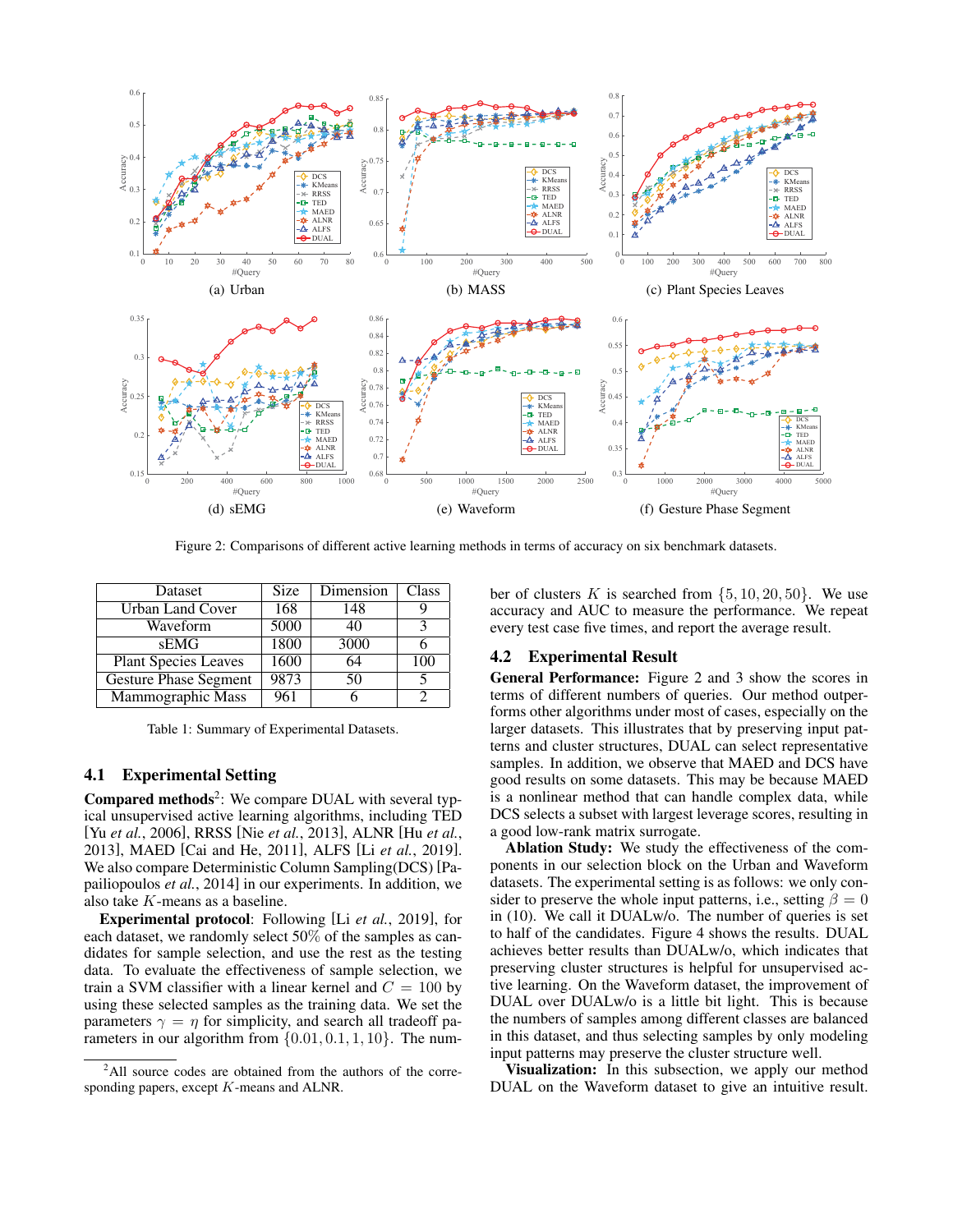<span id="page-5-0"></span>

Figure 3: Comparisons of different active learning methods in terms of AUC on six benchmark datasets.

<span id="page-5-1"></span>

Figure 4: The effectiveness verification of the components in the selection block.

<span id="page-5-2"></span>

Figure 5: The visualization by t-SNE. The red circles denote the selected samples, and other color solid circles denote different classes.

<span id="page-5-3"></span>

Figure 6: Parameter Study on the Urban dataset.

We use the t-SNE [\[Maaten and Hinton, 2008\]](#page-6-28) to visualize the samples selected by our method, as shown in Figure [5.](#page-5-2) The samples selected by DUAL can better represent the dataset. This is because DUAL can better capture the nonlinear structure of data by performing active learning in the latent space.

Parameter Study: We study the sensitivity of our algorithm about the tradeoff parameters  $\alpha$ ,  $\beta$ ,  $\gamma$ (=  $\eta$ ), and the number of clusters  $K$  on the Urban dataset. We fix the number of queries to half of the candidates, and report their accuracies. The results are shown in Figure [6.](#page-5-3) Our method is not sensitive to the parameters with a relatively wide range.

## 5 Conclusion

In this paper, we proposed a deep learning based framework for unsupervised active learning, called DUAL. DUAL can model the nonlinear structure of data, and select represen